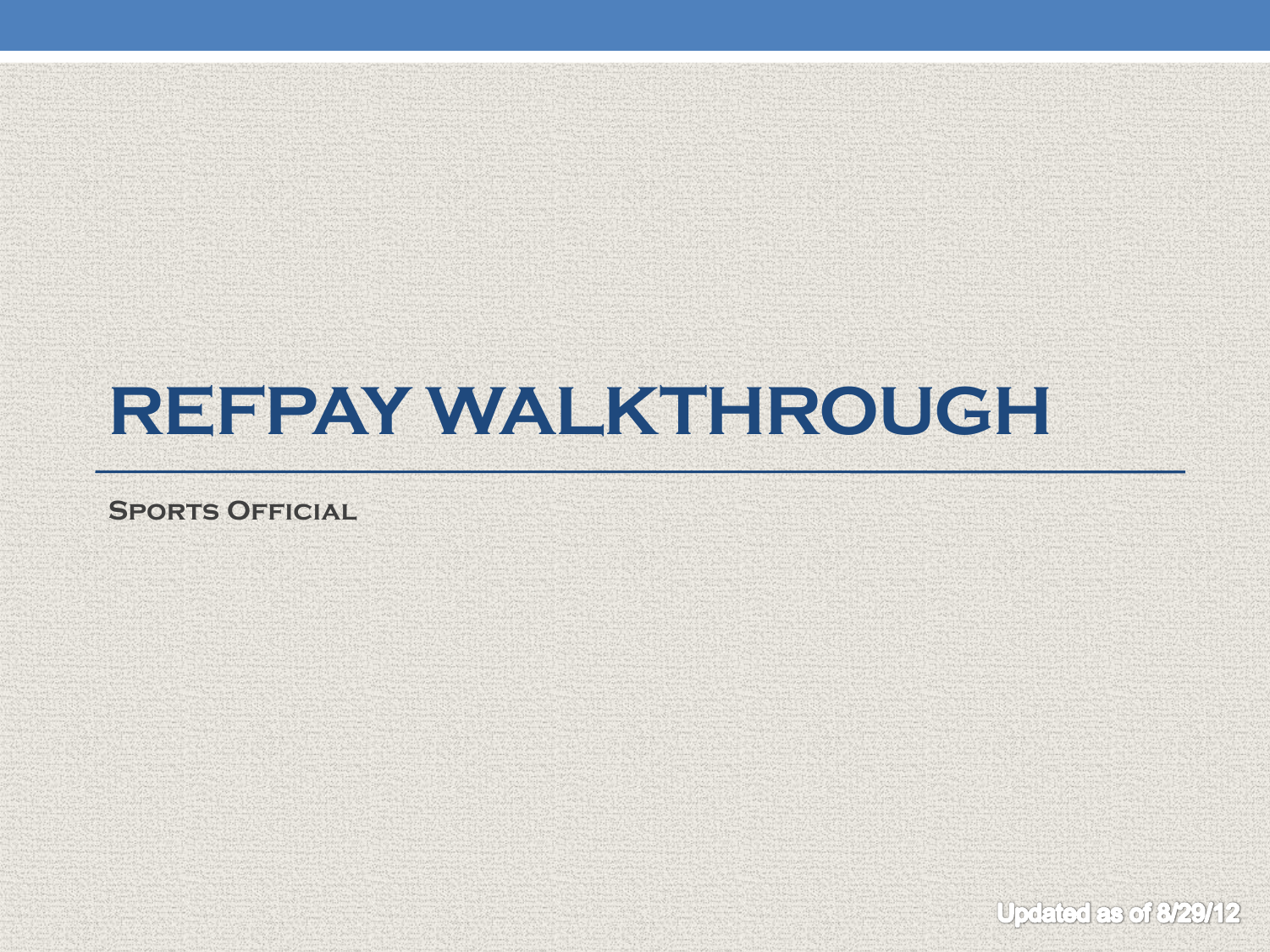## **Signing Up**

- Follow these easy steps to sign up on RefPay as a Sports Official
- 1. Go to **[www.RefPay.com](http://www.refpay.com/)**
- 2. On the home page click **"Sign Up Today!"**



|                 | <b>Type of User</b>   |  |
|-----------------|-----------------------|--|
| Type of User: * | Sports Official       |  |
|                 | Paying Administrator  |  |
|                 | School - Municipality |  |
|                 | Auditor               |  |

4. Fill out Registration Form

3. Select Sports Official

- 5. Agree to the terms and agreements and submit the registration
- 6. Once you submit the registration you will be prompted to sign into your new RefPay Trust account!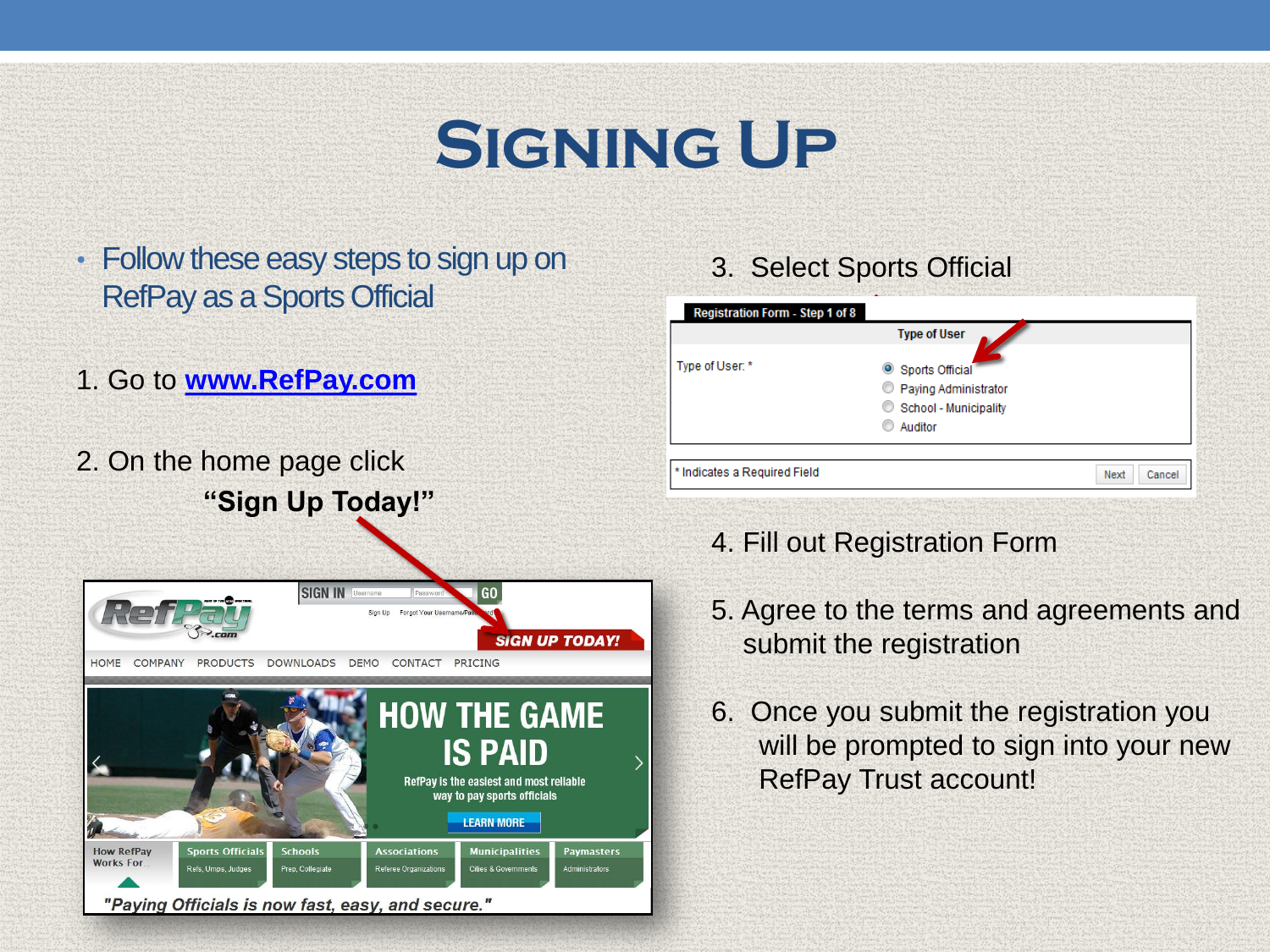#### **Linking RefPay and ArbiterSports**

- As an ArbiterSports user, you can have your RefPay account automatically link with your ArbiterSports during the Sporting Official registration or manually link your accounts once your registration has been submitted.
- To have your accounts automatically linked during the registration, you just need to answer "Yes" to the question: "Do you receive game assignments through ArbiterSports?"
- Once you select "Yes", the ArbiterSports Account Details box will drop down allowing you to input your ArbiterSports email address and password

| Registration Form - Step 7 of 8                                                                    |                                       |                                        |  |  |  |
|----------------------------------------------------------------------------------------------------|---------------------------------------|----------------------------------------|--|--|--|
| <b>Preferences</b>                                                                                 |                                       |                                        |  |  |  |
| Username*                                                                                          | RefPayGuy@ArbiterSpc                  | (E-mail address recommended)           |  |  |  |
| Password*                                                                                          |                                       |                                        |  |  |  |
| Confirm Password *:                                                                                |                                       |                                        |  |  |  |
| Security Key: *                                                                                    | 1235                                  | (4 Digits - Numeric Only e.g.<br>5555) |  |  |  |
| Would you like to order a RefPay<br>debit card? *                                                  | Yes ON <sub>O</sub>                   |                                        |  |  |  |
| Do you receive games assignments<br>through ArbiterSports?*                                        | $\bullet$ Yes $\circ$ No              |                                        |  |  |  |
|                                                                                                    |                                       |                                        |  |  |  |
|                                                                                                    | <b>Arbiter Sports Account Details</b> |                                        |  |  |  |
| Entering this information will automatically link your ArbiterSports and RefPay accounts together. |                                       |                                        |  |  |  |
| ArbiterSports Email:                                                                               |                                       | (Used to access ArtbiterSports)        |  |  |  |
| ArbiterSports Password:                                                                            |                                       | (Used to access ArtbiterSports)        |  |  |  |
| * Indicates a Required Field                                                                       |                                       | Cancel<br>Back<br>Next                 |  |  |  |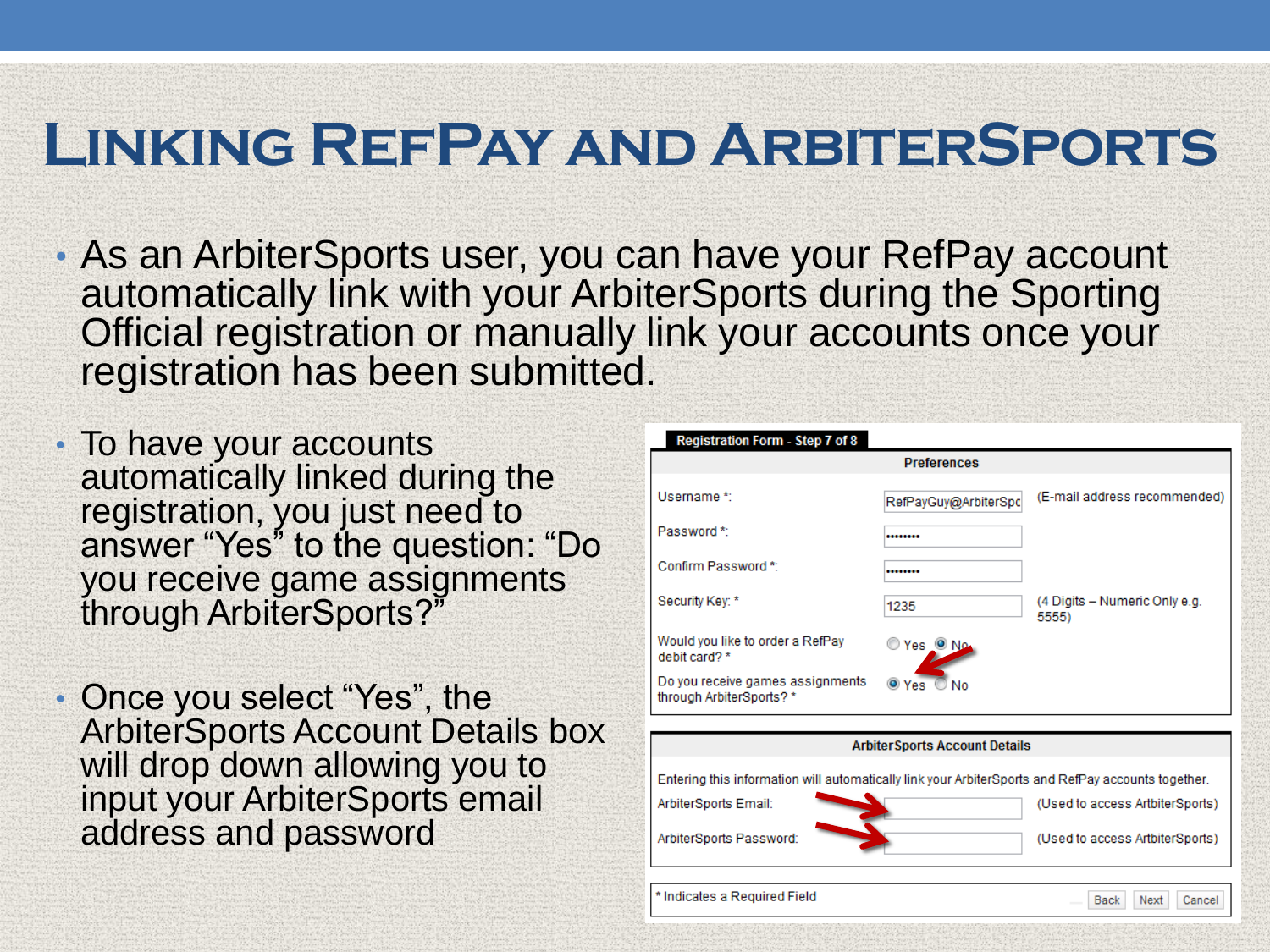#### **Linking RefPay and ArbiterSports**

• To manually link your accounts, if you had not done so during the registration, please follow these easy steps:

NOTE: For sports assigned outside of ArbiterSports you will need to submit your RefPay account # and username to your assigner to receive payment

- To link your accounts:
- 1. Go to ArbiterSports.com
- 2. Sign in
- 3. Click Payments Tab
- 4. Select RefPay
- 5. Type in RefPay Username
- 6. Click the green add sign
- 7. Type 4 digit Security Key
- 8. Check all Group ID's
- 9. Click Save when finished



About | Contact | Legal | Help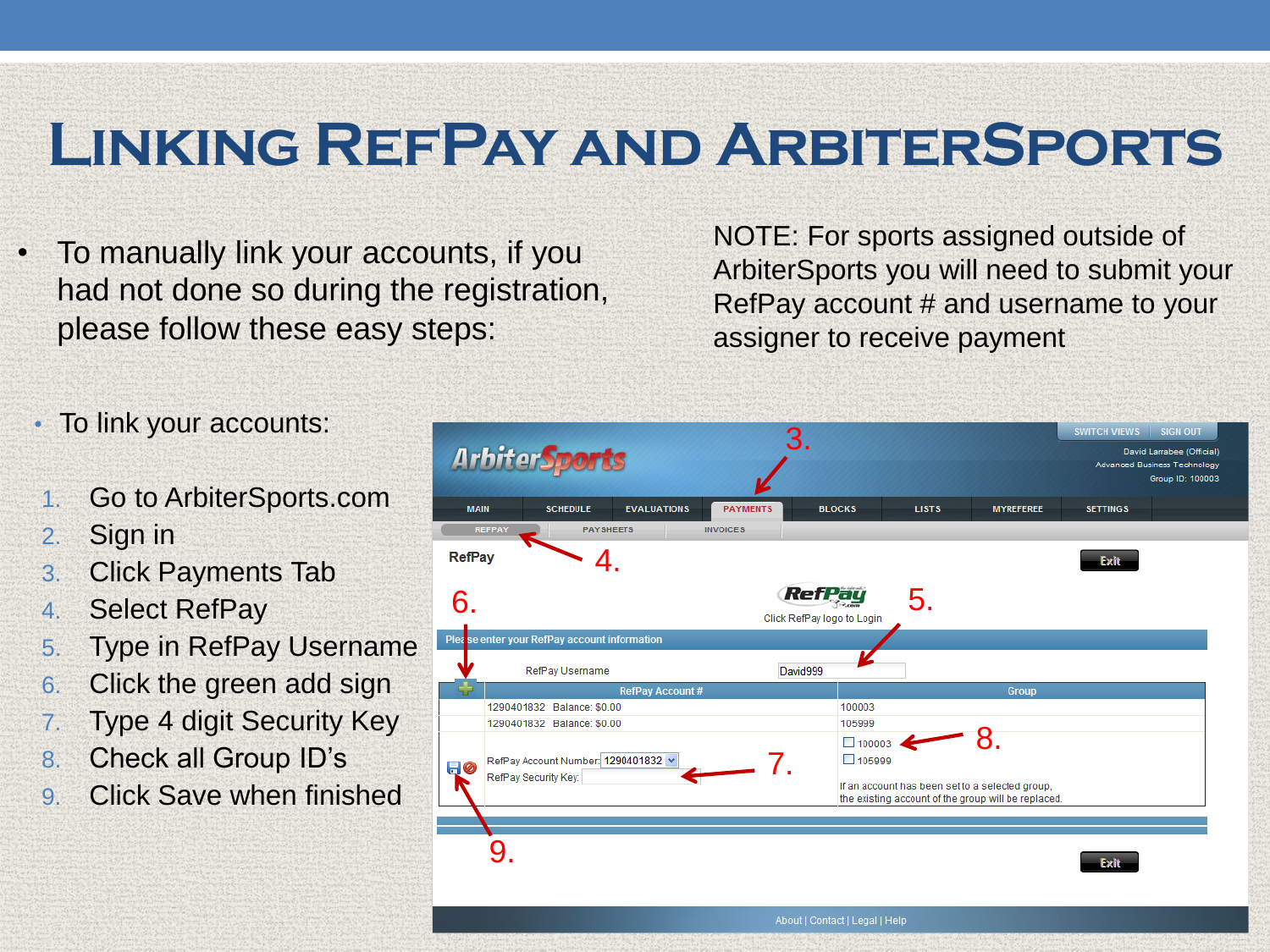### **Transferring Funds**

- Once your school, league, or association has submitted funds into your RefPay account you have a few different options of receiving payment
- 1. By Check
- 2. Direct EFT to your Bank Account
- 3. To RefPay Debit Card
- Requesting a check to be sent to the address on your RefPay profile is \$5 per check. Takes 3-5 business days
- As an official you can make a transfer directly to your bank from RefPay for FREE. Takes 1-3 business days
- If you have applied for a RefPay debit card you can transfer funds directly to the card at no cost. Takes 1-3 business days



• Detailed transaction costs associated with the RefPay debit card are available at <https://www.refpay.com/pricing.html>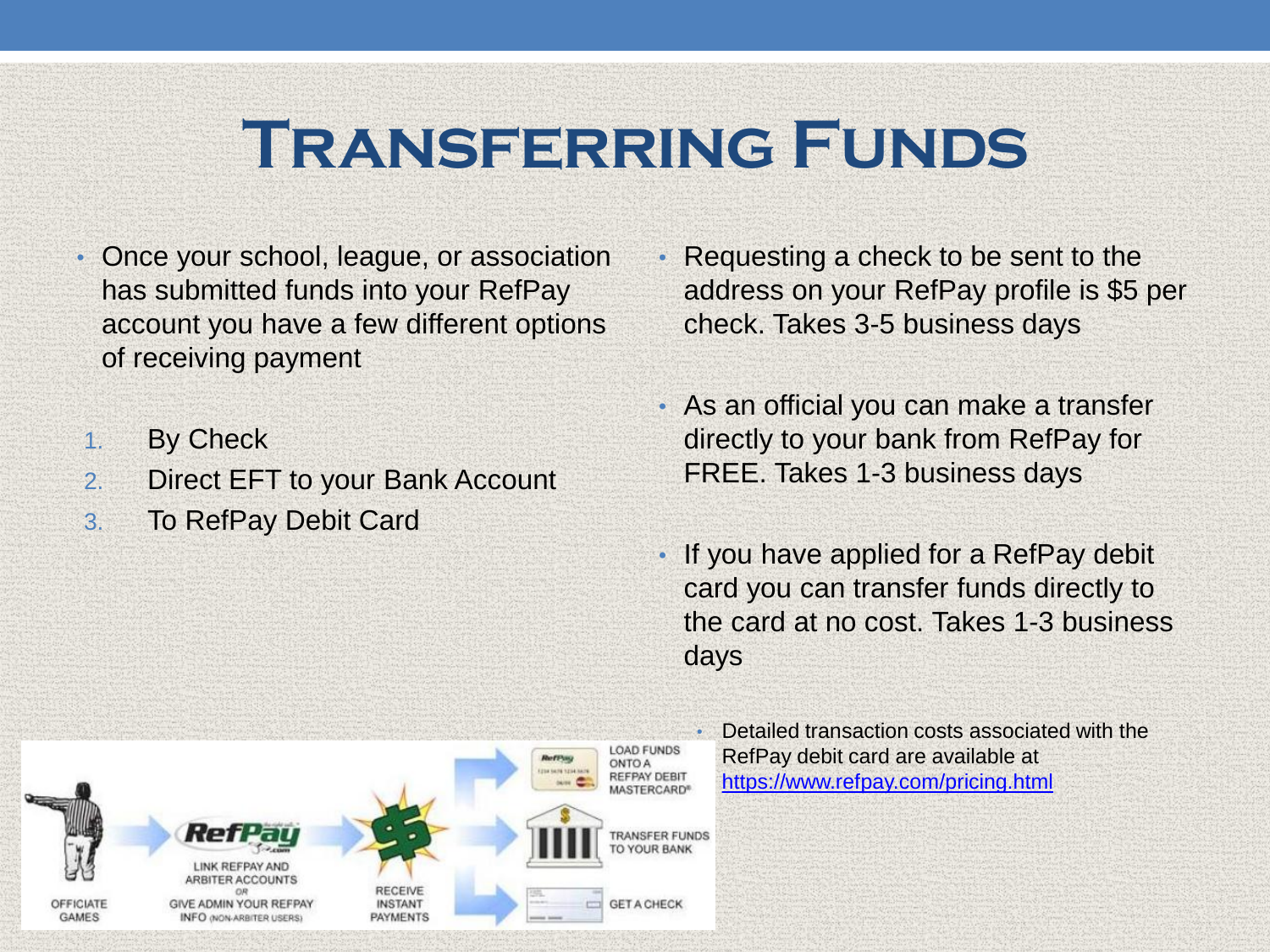# **Requesting a Funds Transfer**

- To Request a transfer to your Bank Account, to RefPay debit card, or by Check is fast and easy
- First go to RefPay.com and sign in.
- Once you are signed in select the transfers tab on the left
- Decide if you would like to send funds to bank account, to RefPay Debit Card, or by Check.
- Fill out the transfer request form. Double check the information and submit

|                   | <b>Transfers</b>                                           |       |
|-------------------|------------------------------------------------------------|-------|
| <b>Accounts</b>   | <b>Send Funds</b>                                          |       |
| <b>Support</b>    | To Bank Account (EFT)                                      | Enter |
| <b>Transfers</b>  | To RefPay Debit Card                                       | Enter |
| <b>News</b>       | <b>By Check</b>                                            | Enter |
|                   | <b>Transfer Funds</b>                                      |       |
| <b>Reports</b>    | Between My RefPay Accounts                                 | Enter |
| <b>My Profile</b> | Pay Officials, Personnel & Other RefPay Users (Individual) | Enter |
|                   | Pay Officials, Personnel & Other RefPay Users (Mass)       | Enter |
| Logout            | Pay Officials From Non-RefPay Account (EFT)                | Enter |

| <b>Send Funds by Check Request</b> |                           |                                                                    |  |
|------------------------------------|---------------------------|--------------------------------------------------------------------|--|
|                                    | <b>Debit from Account</b> |                                                                    |  |
| <b>Account Number</b>              | 1290401832<br>$\cdot$     | Account Type: RefPay Free Account<br>Available Balance: 0.00 USD   |  |
|                                    | <b>Check Beneficiary</b>  |                                                                    |  |
| <b>Beneficiary Name:</b>           | David Larrabee            | Checks will only be issued to authorized<br>account users          |  |
| Address:                           | 126 W Sego Lily Dr        |                                                                    |  |
| Address (2nd Line):                |                           |                                                                    |  |
| City:                              | Sandy                     |                                                                    |  |
| State / Province / Region:         | UT<br>٠                   |                                                                    |  |
| Zip / Postal Code:                 | 84070                     |                                                                    |  |
| Country:                           | <b>United States</b>      | $\blacktriangledown$                                               |  |
|                                    |                           |                                                                    |  |
|                                    | <b>Transfer Details</b>   |                                                                    |  |
| <b>Amount to Transfer:</b>         |                           | * Use only decimal point separator                                 |  |
| <b>Transfer Fee:</b>               | Processing Fee USD 3.00 - | This transfer fee will be applied<br>once the transfer is executed |  |
| Security Key:                      | $\overline{2}$<br>1       | 3<br>5<br>6<br>8<br>9<br>$\mathbf{0}$<br>4<br>$\overline{7}$       |  |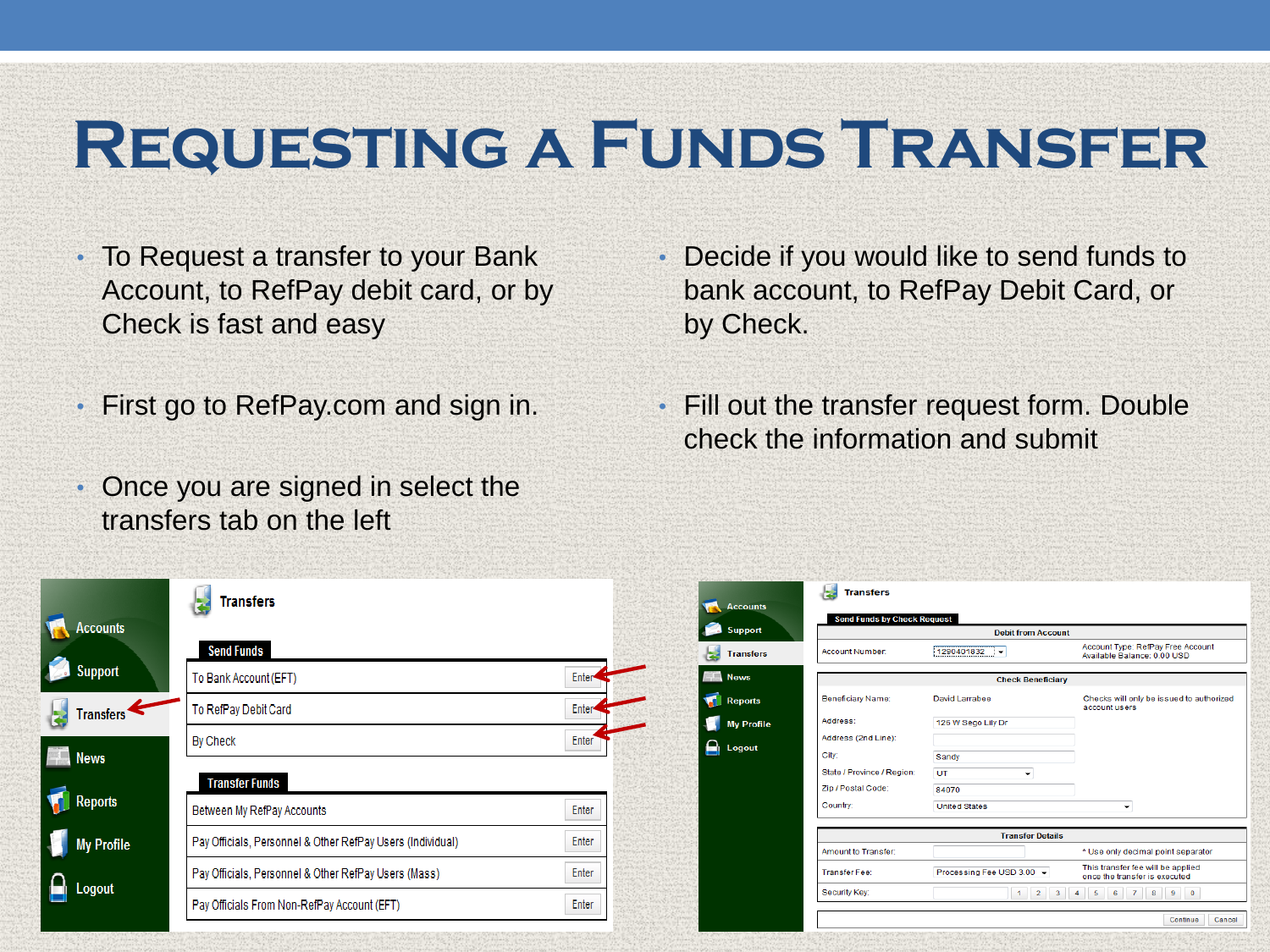### **Automatic Transfers**

• To make it even easier, you can opt to receive the funds from your RefPay account without you even signing in!

To enable Auto-Sweep:

- Under the My Profile tab, select My Preferences at the top, and click modify. RefPay gives you 2 choices on how to set up Auto Sweep.
- 1. Have the funds sweep when your balance reaches a certain amount
- 2. Have the balance sweep on a specific day of the month

The cost for the automatic transfers are as follows:

- By Check \$5.00 per Auto Transfer
- To Bank Account \$1.50 per Auto Transfer
- To RefPay Debit Card FREE

|                   | <b>My Profile</b>                                    |                                                                           |                |  |  |  |
|-------------------|------------------------------------------------------|---------------------------------------------------------------------------|----------------|--|--|--|
| <b>Accounts</b>   |                                                      |                                                                           |                |  |  |  |
| <b>Support</b>    | <b>User Information</b><br><b>Physical Address</b>   | <b>Mailing Address</b><br><b>Bank Accounts</b><br><b>Profile Settings</b> | My Preferences |  |  |  |
| <b>Transfers</b>  | <b>My Preferences</b><br><b>E-mail Notifications</b> |                                                                           |                |  |  |  |
| <b>News</b>       | Transfer From Other User:                            | © Yes <sup>⊙</sup> No                                                     |                |  |  |  |
| <b>Reports</b>    |                                                      |                                                                           |                |  |  |  |
|                   |                                                      | <b>Automatic Transfer</b>                                                 |                |  |  |  |
| <b>My Profile</b> | When Balance Reaches Amount in USD:                  | 150                                                                       |                |  |  |  |
| Logout            | On Date:                                             | $15 -$                                                                    |                |  |  |  |
|                   | Payment Method:                                      | <b>Check</b><br>$\overline{\phantom{a}}$<br>Check                         |                |  |  |  |
|                   | <b>Debit Card</b><br>RefPay Dire                     |                                                                           |                |  |  |  |
|                   | Payment Method:                                      | EFT<br>$\overline{\phantom{a}}$                                           |                |  |  |  |
|                   |                                                      |                                                                           |                |  |  |  |
|                   | Security Key: *                                      |                                                                           |                |  |  |  |
|                   |                                                      | Save<br>Cancel                                                            |                |  |  |  |